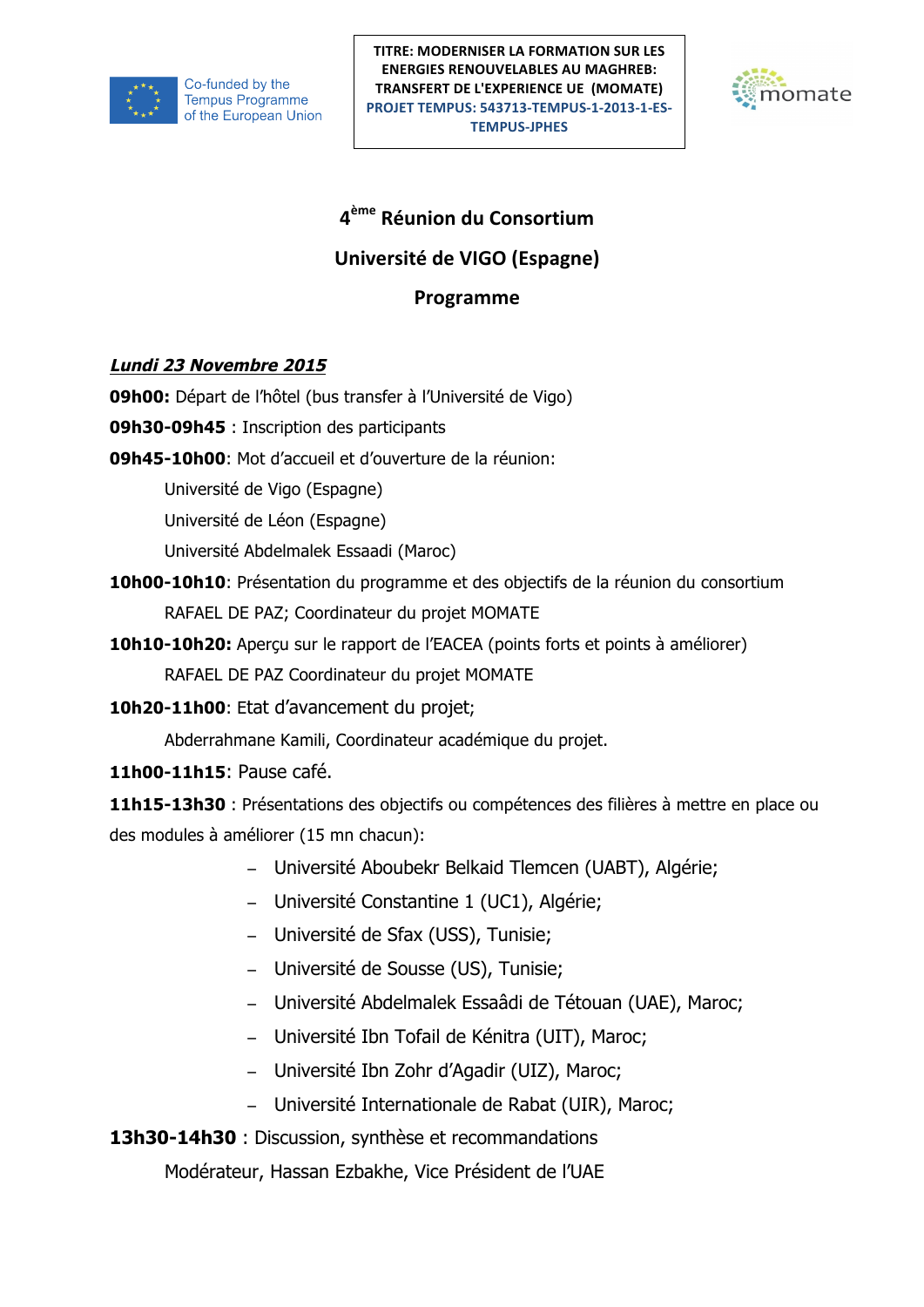**14h30-16h30 :** Déjeuner **16h00:** départ du Bus vers l'hotel

#### **Mardi 24 Novembre 2015**

**09h00:** Départ de l'hôtel (bus transfer à l'Université de Vigo)

- **09h30-11h30**: Plan et discussion du travail à venir: Rappel des activités à réaliser, Abderrahmane Kamili, Coordinateur académique du projet (UAE).
- **11h30-11h45**: Pause café
- **11h45-12h45**: Qualité et Diffusion. Université de Vigo
- **12h45-13h15**: Equipement didactique**,**  RAFAEL DE PAZ, Coordinateur du projet MOMATE
- **13h15- 14h15**: Aspects administratifs et financiers, Rafael De Paz (UL) et Mohamed L'Bachir El Kbiach (UAE) **14h30**: Fin de la réunion du consortium **14h30-16h30 :** Déjeuner **16h00:** départ du Bus vers l'hotel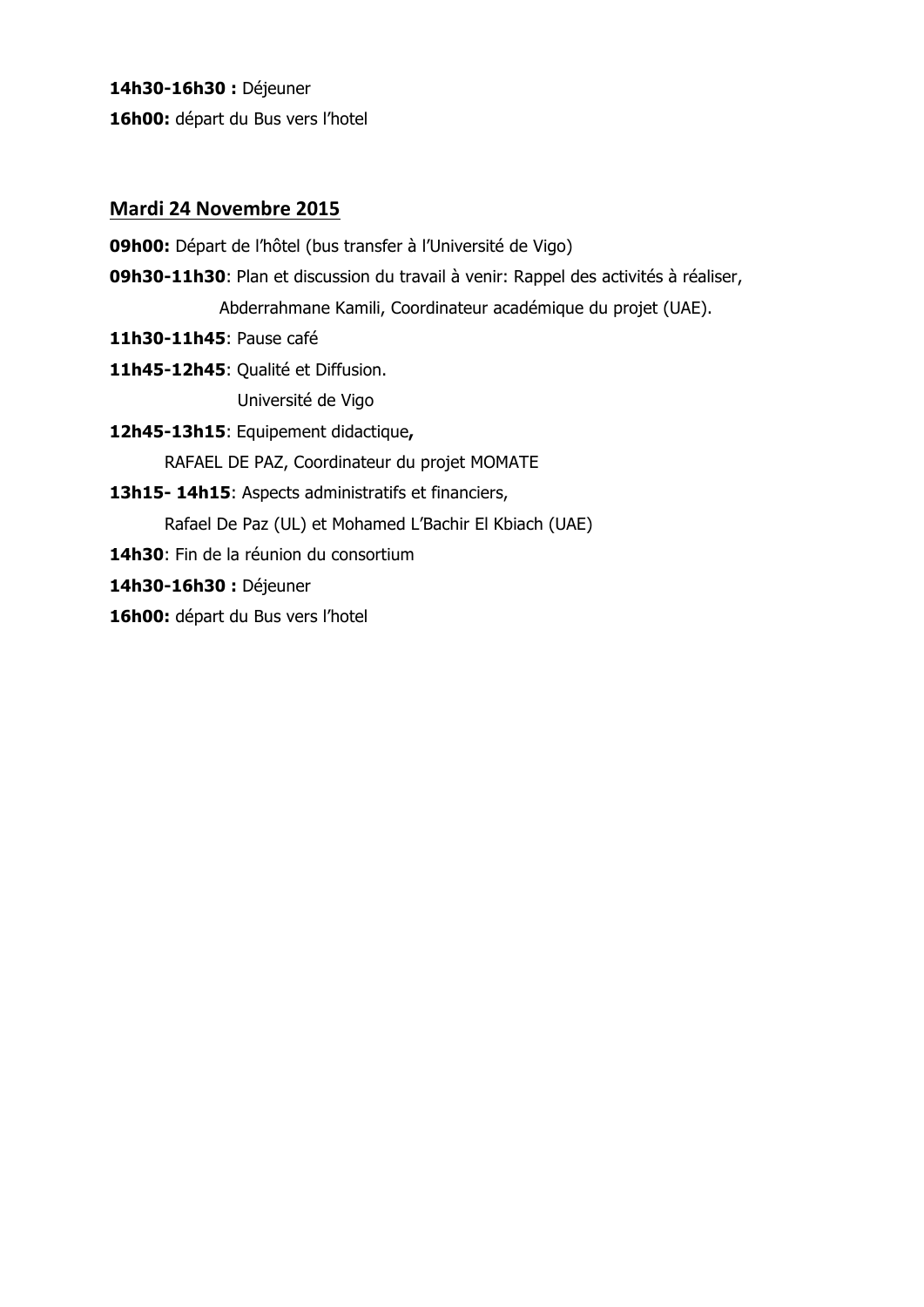4th Consortium Meeting University of Vigo (Spain) Program

#### **Monday, November 23, 2015**

9:00: Departure from the hotel (bus transfer to the University of Vigo) 09h30-09h45: Registration of participants 09h45-10h00: Reception and Opening of the meeting: University of Vigo (Spain) University of Leon (Spain) Abdelmalek Essaadi University (Morocco) 10h00-10h10: Presentation of the program and objectives of the consortium meeting RAFAEL DE PAZ; Coordinator of the project MOMATE 10h10-10h20: Overview on the report of the EACEA (strengths and areas for improvement) RAFAEL DE PAZ Project Coordinator MOMATE 10h20-11h00: Project Progress report; Abderrahmane Kamili, academic coordinator of the project. 11h00-11h15: Coffee break. 11h15-13h30: Presentation of the goals or qualifications of the sectors to set up or improve modules (15 minutes each): - University Aboubekr Belkaid Tlemcen (UABT), Algeria; - Constantine University 1 (UC1), Algeria; - University of Sfax (USS), Tunisia; - Sousse University (US), Tunisia; - Abdelmalek Essaâdi University of Tetouan (UAE), Morocco; - University of Kenitra Ibn Tofail (ITU), Morocco; - Ibn Zuhr University of Agadir (UIZ), Morocco; - International University of Rabat (UIR), Morocco; 13.30-14.30: Discussion, Summary and Recommendations Moderator, Ezbakhe Hassan, Vice President of the UAE 14.30-16.30: Lunch

16.00: Bus departure to the hotel

### **Tuesday, November 24, 2015**

9:00: Departure from the hotel (bus transfer to the University of Vigo)